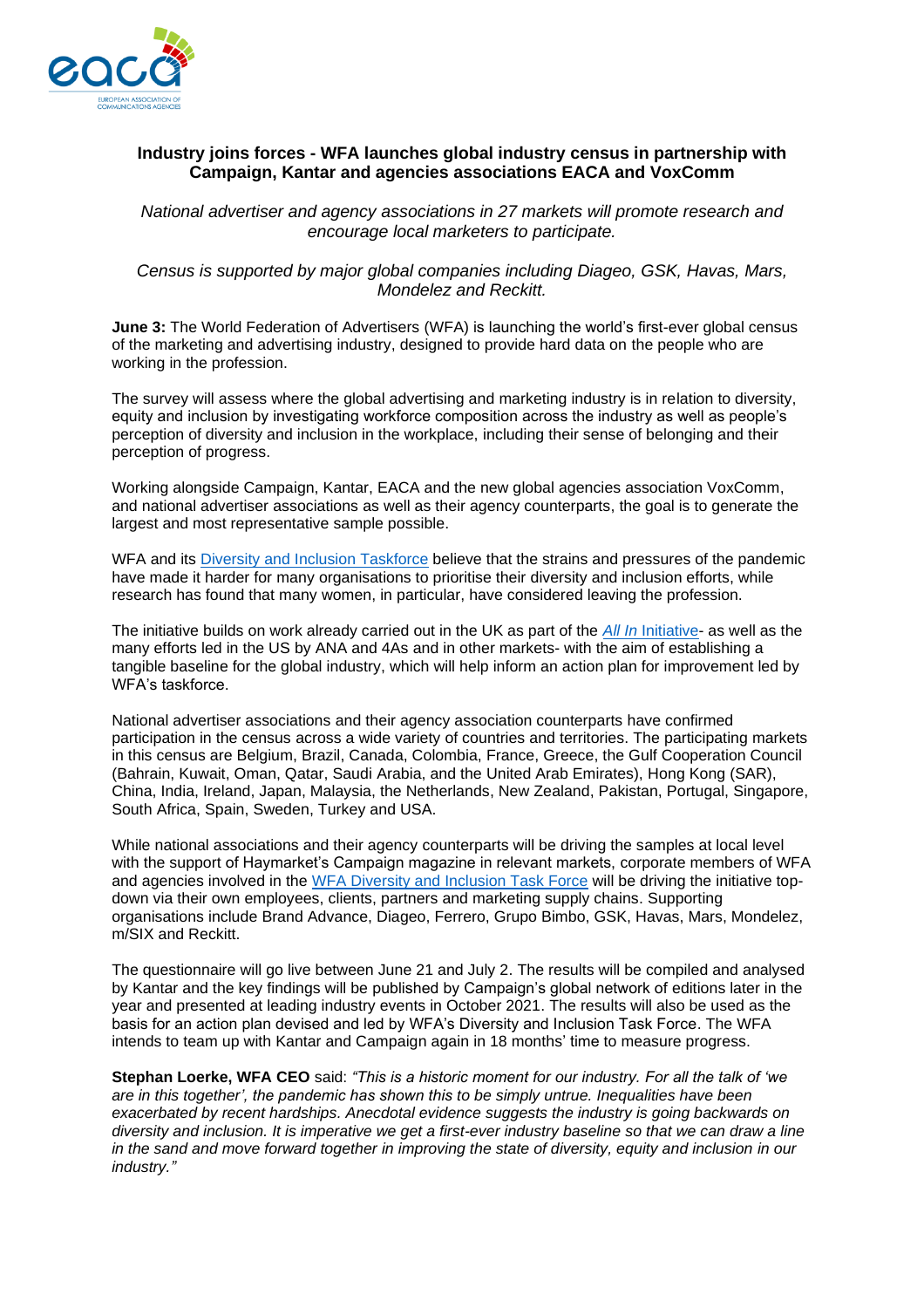

**Tamara Daltroff, Director General, EACA and President, VoxComm**, said: "*Agencies and agency associations already have their own census in place to monitor and drive change but complementing this existing research will provide us with a wider, cross-cultural view on diversity, equity and inclusion- enabling us to continue bridging the gaps in our industry. We are aiming to drive improvement together, for the benefit of our industry now and in the future. I want to express my special thanks to every participant; getting standardised data across the globe will equip us with a global industry baseline for the first time."*

**Dr. Phumzile Mlambo-Ngcuka, UN Under-Secretary-General, Executive Director of UN Women and Chair of the Unstereotype Alliance** said: *"Progress in diversity and inclusion across the advertising industry has been inching forward where it should be racing ahead. The recent State of the Industry report launched by the Unstereotype Alliance shows that mechanisms to measure and hold organizations to account are critical to the improvement that is so urgently required. This census is an important step to uncover the extent to which marginalized and under-represented groups are under-resourced, and to help identify a clear path for progress."*

**Tamara Rogers, Global Chief Marketing Officer at GSK** *said: "This is such an important time in our DEI journey. Brands around the world aspire to appeal and engage with the most diverse audiences possible, and as marketers we must ensure our own houses are in order as well. To have a first ever global industry baseline to guide a compelling action plan is crucial. In marketing we speak about behaving with credibility and authenticity, this is an example of the industry putting those principles into action."*

**Cristina Diezhandino, Chief Marketing Officer at Diageo** said: *"The marketing industry is only as strong and successful as the talent within it. At Diageo, we are building diverse creative teams that work to ensure our marketing reflects the consumers that we serve. The WFA's global industry census is so important because it will allow us to collaboratively hold a mirror up to our industry, to identify where the gaps in real progress remain and where action is still needed."*

**Fabrice Beaulieu, EVP Group Marketing Excellence & EVP Category Development Organisation Hygiene, Reckitt,** said: *"Making headway on diversity and inclusion means understanding where we stand as an industry today. So getting these first-ever global figures across such a diverse set of markets represents a critical first step. Reckitt is delighted to be a pioneer on this important journey to making our industry more diverse, equitable and inclusive."*

**Yannick Bolloré, CEO HAVAS** said: *"We are thrilled to be supporting the WFA and VoxComm in their efforts to take a worldwide picture of diversity and inclusion in marketing for the very first time. Measuring and analysing are key steps to understanding the challenges we face as an industry, and also, most importantly, to helping us overcome them to become more meaningful to the people we work with."*

**Christopher Kenna, CEO and Founder of Brand Advance** said *"The WFA and its members are showing how all businesses across the industry need to move in a meaningful way from Alliance to Advocacy. This means not just saying you believe in diversity but ensuring meaningful progress is made internally and across your media and advertising. This census gives the whole industry a 'Ground Zero' - allowing us to assess where we are, what we need to do. Then we can Do It! Because Black Lives STILL Matter, LGBTQ+ Media should be on all Media Plans - disABILITY should be authentically represented in your creative, alongside many other aspects of ensuring diversity is an advocacy in your brand or agency - and that the resources required to do all this are easily accessible."*

**Jess MacDermot, Global Portfolio Director at Campaign** said: *"Campaign is delighted to be partnering with the WFA on this global diversity and inclusivity survey, which builds on the initiatives we and countless others have already undertaken to highlight both the progress being made by the industry, and the significant challenges that remain and which must be tackled. We look forward to lending our ongoing editorial and commercial support to this project, within all our global editions."*

**About WFA**